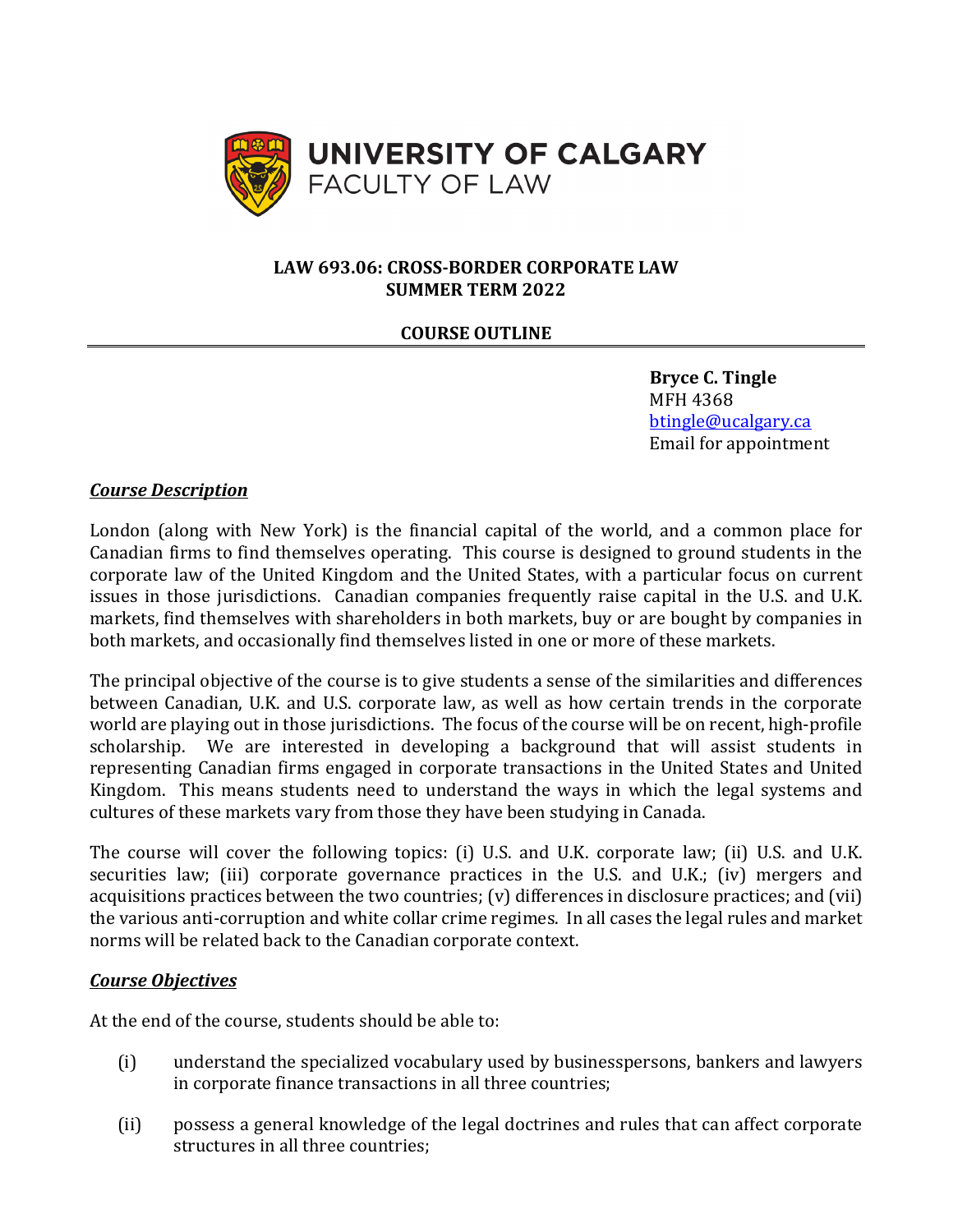- (iii) understand current issues in corporate law in Anglo-American economies;
- (iv) understand the different institutional arrangements that make up the capital markets in the three countries; and
- (v) better comprehend the principles and trade-offs in corporate regulation by discussing it in a comparative context.

### *Course Materials*

Paper copies of the *Course Materials* will be published and made available at Bound & Copied.

## *Course Evaluation*

There are four compulsory evaluation components: class performance, an in-class presentation, an accompanying paper, and a final examination.

## **1. Class performance (25%)**

The format of the class will revolve around seminar-style discussions. Students' contributions to these discussions as well as their broader attendance and participation in the class will form the basis for this portion of the class evaluation. The intelligence, incisiveness and tone of a student's contributions will all be relevant.

I will expect the students who have written papers on a particular reading (see below) to lead the class discussion that day, including presenting and defending their criticisms of the article in question.

The following criteria will be used to evaluate your class participation:

- Preparation: The extent of your reading, analyzing and understanding of the assigned readings, as demonstrated by your contribution to class discussion and by the questions you pose. Satisfactory preparation includes, at a minimum, being able to formulate questions about anything that you do not understand in the readings or assignments.
- Contribution to discussion: The extent to which you volunteer relevant points and answers to questions for discussion posed by yourself and others that reflect preparation, ask follow-up questions, express your own opinion, analyze the contributions of others, engage the interest of other students, or make connections to other readings in the course.
- Group skills: The extent to which you allow others to contribute, avoid class domination, share ideas with others, assist others in group assignments, provide positive feedback to others and exhibit respect for others.
- Communication skills: The quality of your expression, clarity, and conciseness.
- Attendance (includes punctuality).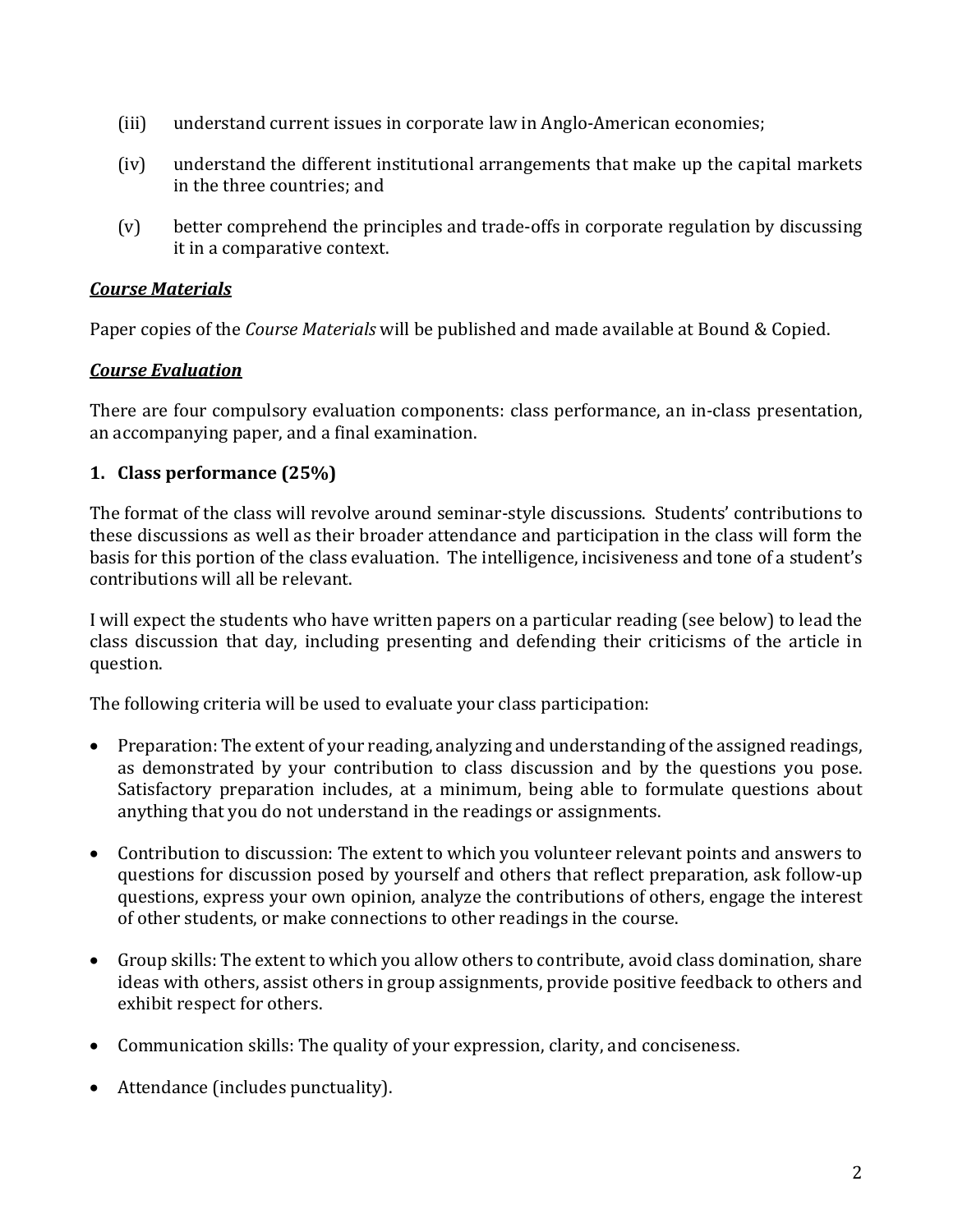Assuming the minimum attendance requirement is met, the criteria of preparation and contribution to discussion will be the heaviest weighted of the above criteria in the following marking guide:

- Excellent Contributor Contributions in class reflect exceptional preparation. Ideas offered are almost always substantive, often integrative of other comments and readings, and provide one or more major insights per class, as well as a direction to be pursued by the class. Challenges are well substantiated and persuasively presented. If this person were not a member of the class, the quality of discussion would be diminished markedly.
- Good **Contributor** Contributions in class reflect thorough preparation. The majority of Ideas that are offered are substantive, sometimes integrative of other comments and readings, providing good insights and sometimes providing direction for the class. Challenges are supported and often persuasive. If this person were not a member of the class, the quality of discussion would be diminished.
- Satisfactory Contributor Contributions in class reflect satisfactory preparation. Ideas offered are sometimes substantive, occasionally integrative of other comments and readings, provide generally useful insights but seldom offer a new direction for the discussion. Challenges are occasionally fairly well substantiated. If this person were not a member of the class, the quality of discussion would be diminished somewhat.
- Unsatisfactory Contributor (Marginal grade) and/or listening. Ideas offered are seldom substantive, provide few if any Contributions in class reflect inadequate preparation and are often merely repetitive of what another student has said, indicating a lack of comprehension insights and rarely, if ever, offer a constructive direction for the class. Integrative comments and effective challenges are absent. If this person were not a member of the class, valuable air-time would be saved.
- Non-Participant This person says little or nothing in class or does not attend. If this person were (Failing Grade) not a member of the class, the quality of discussion would not be changed or, if their lack of participation is due to their being distracted during class time by something other than class readings and class discussion, the quality of discussion would be improved because other students would not be distracted by their inattentiveness.

Most students (assuming they attend every class and are not a disruptive presence) receive at least a "B" for this component of the course. Contributing to the class in the ways discussed above under "Good Contributor" and "Excellent Contributor" leads to higher grades for this component.

## **2. Three Critical Response Papers on Readings (45% in aggregate — 15% per paper)**

Students must select three of the readings covered in the first two weeks of the course and write a paper on each. Each of the three critical response papers may be no longer than 1200 words (about four pages double-spaced). The paper should make at least three critical points about the reading in question. Students will likely need to do some additional research and reading in order to critically evaluate the reading.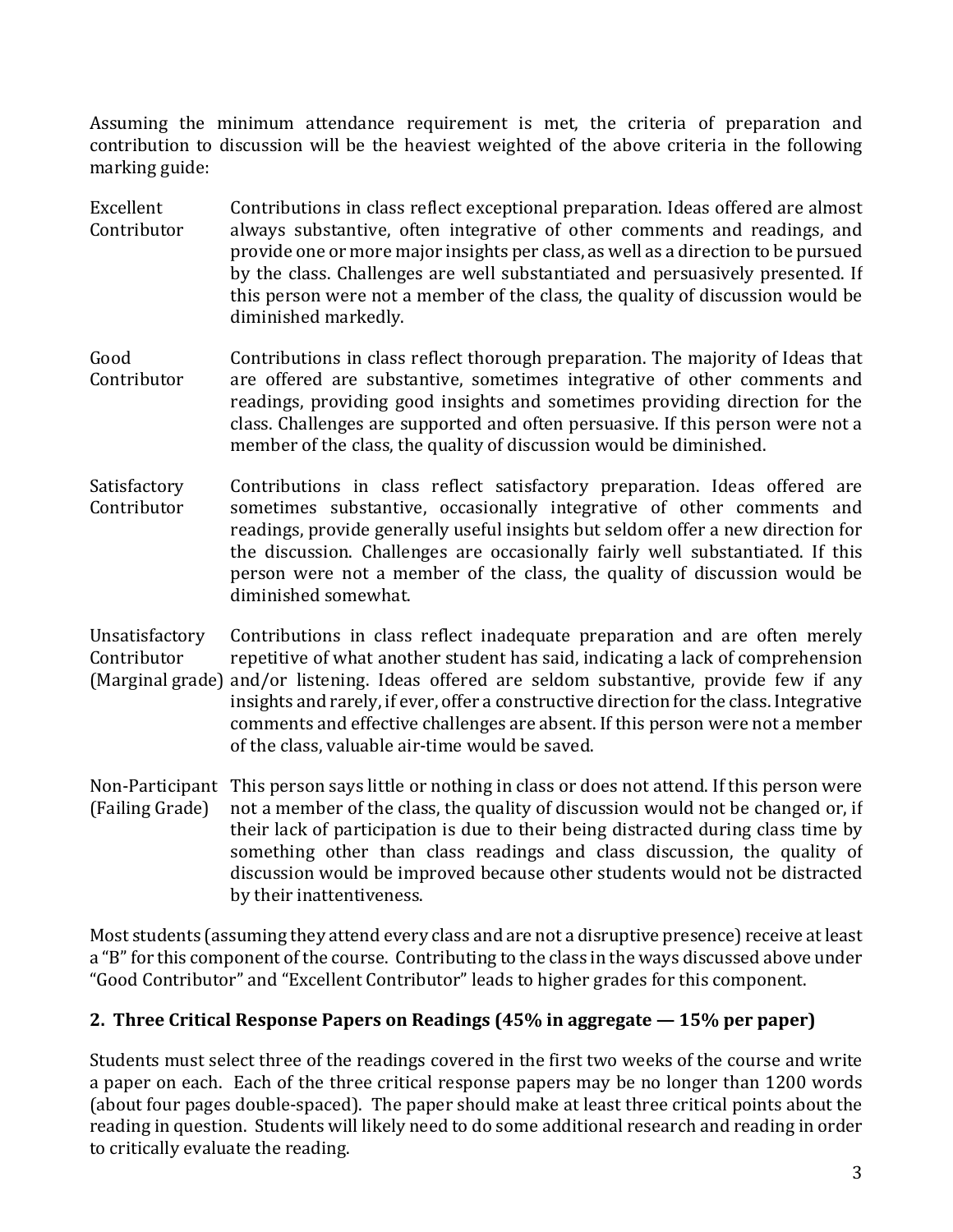Students would be well advised to spend only the bare amount of time discussing the argument of the reading and then only as required to make the relevance of the student's critical points clear. Empirical evidence supporting your arguments is always helpful, but not always (depending on the points you are making) available. Illustrations from real world corporate events are also helpful. You should expect to spend a bit of time doing research to find critical perspective on the readings.

The papers must be turned in at the start of the class. Students are encouraged to work on these papers before heading to London (so the workload during the three weeks we are in London doesn't become overwhelming).

## **3. Final Critical Paper (30%)**

The last week we are together we will conducting an in-depth review of a particular topic in corporate law over four class periods. Students must submit a no more than 1200 word paper on the last day of class providing the student's recommendations about the changes policy makers, courts or corporate legal practitioners should make to Canada's rules or practices in relation to the topic. All types of arguments in favour of the suggested policy reforms are welcome, but it would be natural for students to appeal to the practices or experiences of the U.K. or the U.S. (or both) as support for their arguments.

# *Feedback*

Feedback will be in the form of corrections and advice provided in class by the teacher and other students on the assignments.

## *Method of Arriving at Final Course Grades*

Each evaluation component will be graded using one of the following designations:

| $A + (4.3)$ | $B + (3.3)$ | $C + (2.3)$ | $D+(1.3)$ |        |
|-------------|-------------|-------------|-----------|--------|
| A $(4.0)$   | B(3.0)      | C $(2.0)$   | D(1.0)    | F(0.0) |
| $A - (3.7)$ | $B - (2.7)$ | $C - (1.7)$ |           |        |

The individual grades for each component will be multiplied by the percentage which the component bears to the whole, and the results will then be added to determine the final course grade. Final grades will be assigned on the basis of the following grade point conversion scale:

| $A + (4.01 - 4.30)$ | $B + (3.15 - 3.49)$ | $C + (2.15 - 2.49)$ | $D+$ (1.15-1.47) |
|---------------------|---------------------|---------------------|------------------|
| A $(3.85-4.00)$     | $B(2.85-3.14)$      | $C(1.85-2.14)$      | D $(0.50-1.14)$  |
| A- $(3.50-3.84)$    | $B - (2.50 - 2.84)$ | $C - (1.50 - 1.84)$ | $F(0.00-0.49)$   |

Note that the A+ grade ultimately carries a value of 4.0 on the University's scale for GPA purposes.

The professor may adjust the assigned grades in order to achieve the B median grade required by the Faculty Regulations and/or to adjust the A-range grades to conform to recommended practice in the law school.

## *Computer Use in Class*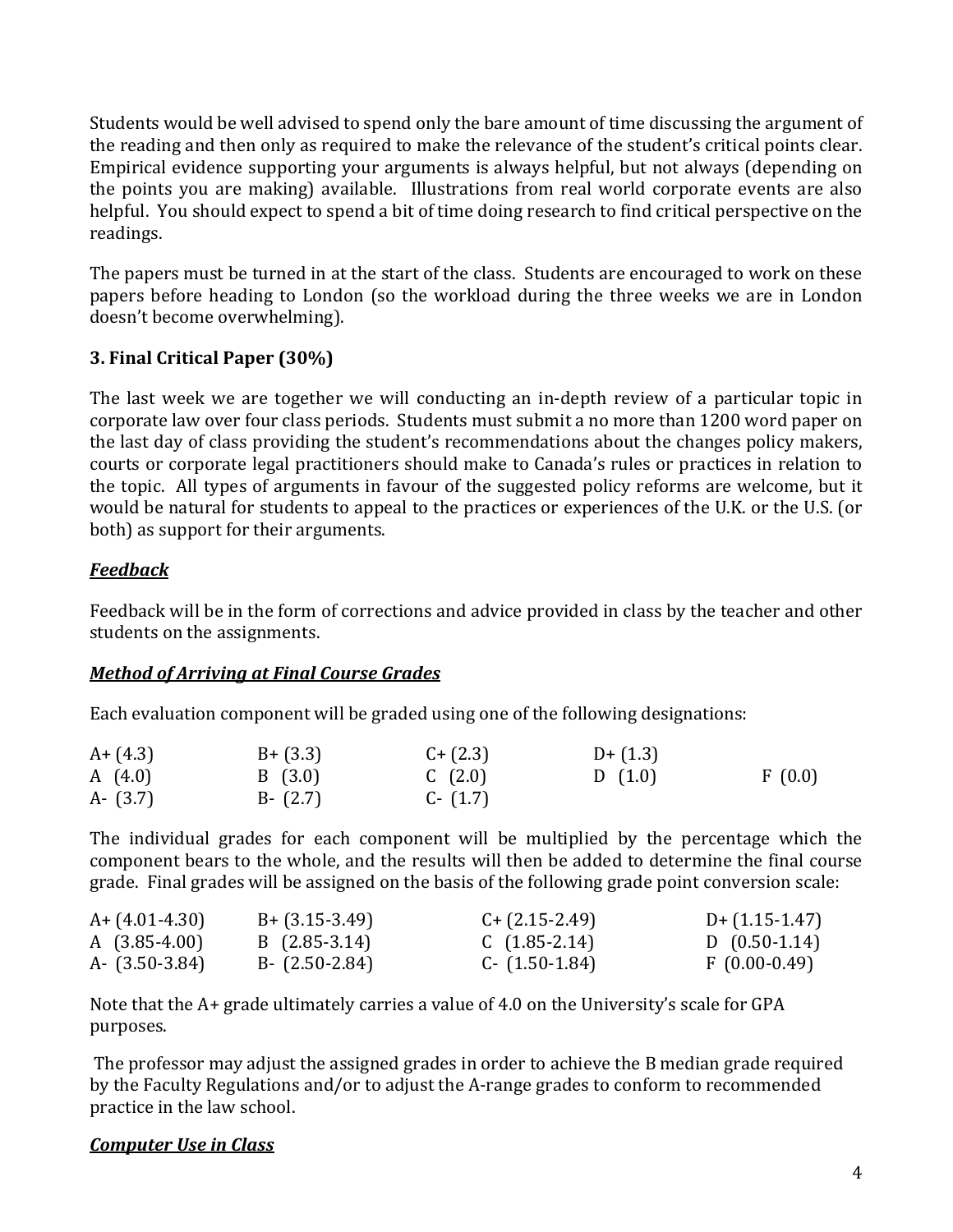Computers may not be used in class except when I expressly request you use them for research purposes. In other words, you are requested to bring your laptops, but asked not to make use of them unless it is part of a group project and I have given permission. In many ways this approach to technology runs counter to my personal inclinations and if you feel you need to use a laptop in class for some reason, please talk to me, preferably before the add/drop period expires.

Let me summarize the reasons why I am restricting the use of laptops in class:

1. It is almost impossible for students (or, indeed, anyone) not to check email, participate in chats, send messages or briefly surf the Internet if their laptop is open. There are a multitude of studies that indicate this kind of multitasking, even if indulged briefly, significantly impairs learning. My favourite study compared someone multitasking with email with someone seriously stoned on marijuana.

#### *Here is a non-academic article on some of the research: [http://www.slate.com/articles/health\\_and\\_science/science/2013/05/multitasking\\_while\\_studying](http://www.slate.com/articles/health_and_science/science/2013/05/multitasking_while_studying_divided_attention_and_technological_gadgets.html) [\\_divided\\_attention\\_and\\_technological\\_gadgets.html](http://www.slate.com/articles/health_and_science/science/2013/05/multitasking_while_studying_divided_attention_and_technological_gadgets.html)*

2. You might quite reasonably argue that it is a personal choice whether you multitask and thus help your classmates by holding down the bottom half of the curve. There is also research, however, that someone using a laptop distracts not just themselves but the group of students behind and beside the laptop user. Both sets of students underperformed in post-class tests.

## *Here is a link to this study:<http://www.sciencedirect.com/science/article/pii/S0360131512002254>*

3. There is also the question of the classroom environment. I work hard to use assignments and discussion in my classes. I think this approach is both more interesting and more effective than classes exclusively dedicated to lecturing with the occasional question thrown in. If you are on a laptop the rest of the class is often looking at the back of your computer screen and the top of your head, rather than your face. Eye contact is important in communication and I have witnessed class discussions occurring over and around students with their heads buried in their laptop – it sucks a lot of energy out of the conversation.

4. It is possible that you are confident that you will only use your laptop to take notes, even with email, chat requests, instant messages, Facebook, and the rest of the Internet at your disposal. (There are, after all, some very disciplined skinny employees who work in pastry shops. Although, surely most of them must be gluten intolerant or have freakish metabolisms.) Unfortunately, there is also considerable evidence that even when students only use laptops for taking notes, they underperform students who take notes by hand. These studies come as no surprise to professors who see students rapidly typing down nearly everything they say with no apparent effort put into comprehension or synthesizing the material.

### *Here is a study on this issue that got a great deal of press: <http://pss.sagepub.com/content/early/2014/04/22/0956797614524581.abstract>*

5. I have also found that students who use their laptops to access the weekly assignments frequently haven't read or considered the assignment before class. The ability to download the assignment in class (then surreptitiously read it in class) was impairing an important part of the educational experience. You are through the first year of law school. I am less interested in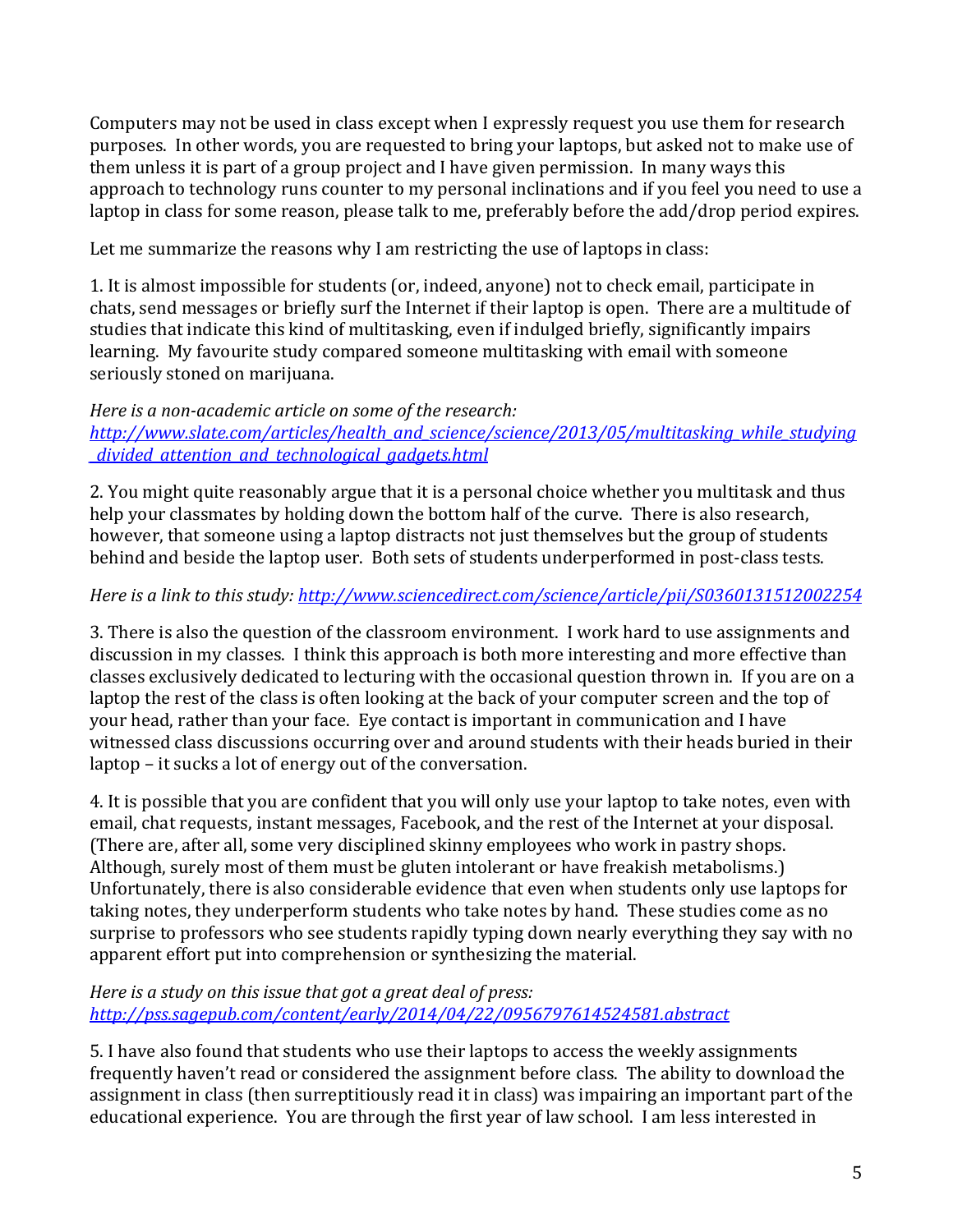teaching you specific items of content than I am in teaching you some skills and ways of thinking. If you don't take advantage of the opportunity to practice those skills, you are wasting our time.

6. What finally precipitated my decision to ban laptops were a couple events that occurred outside of law school. In one case it was a director who was ejected by a board Chair because he could not stop distracting himself with electronic devices during a long (and admittedly boring) meeting. Another was a discussion with senior partners at a downtown firm during which, certain junior lawyers, who also appeared unable to concentrate for a prolonged period of time without electronic distractions, were criticized in ways that made me feel nervous for those associates' job prospects.

Law students need to leave law school being able to focus all their attention on another person and a specific topic for a couple of hours. Everything we know about the role of electronic communications in workers' lives suggests turning it off for periods of the time is vital for productivity and mental health.

*An article on this point: [http://www.nytimes.com/2014/08/29/opinion/end-the-tyranny-of-24-7](http://www.nytimes.com/2014/08/29/opinion/end-the-tyranny-of-24-7-email.html) [email.html](http://www.nytimes.com/2014/08/29/opinion/end-the-tyranny-of-24-7-email.html)*

7. Finally, a nice recent article summarizing why professors are increasingly restricting the use of laptops in class: [https://www.nytimes.com/2017/11/22/business/laptops-not-during-lecture](https://www.nytimes.com/2017/11/22/business/laptops-not-during-lecture-or-meeting.html?_r=0)or-meeting.html?  $r=0$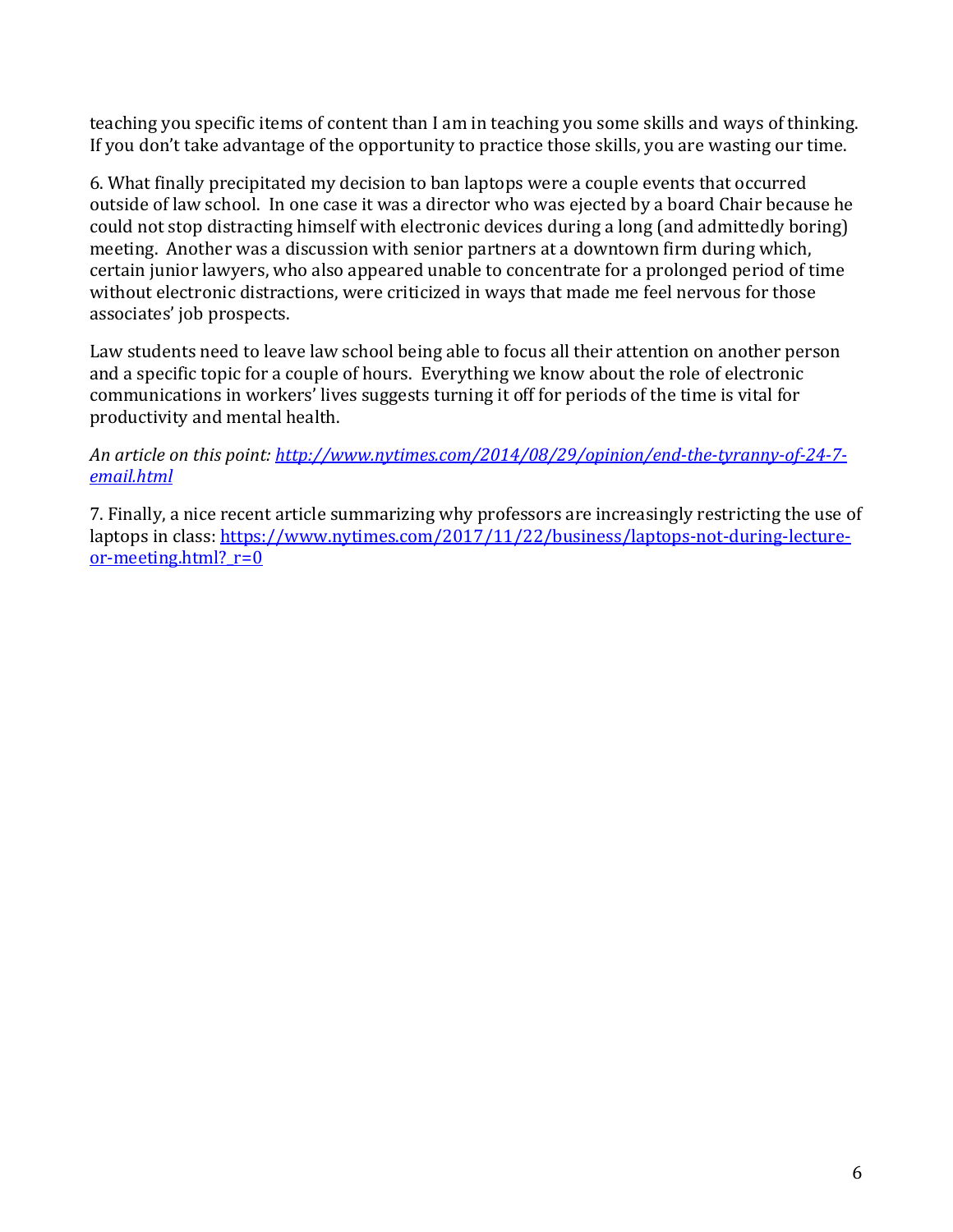## **APPENDIX "A"**

## **THINGS THE UNIVERSITY WANTS INCLUDED IN A COURSE OUTLINE**

# **University of Calgary and Faculty of Law Policies and Regulations**

## *Electronic Communication*

In accordance with the University's Electronic Communications Policy, students may communicate with the instructors of this course via their @ucalgary email accounts only.

Desire 2 Learn (D2L), which is located on the University of Calgary server, will be used extensively for communication with students. **It is the student's responsibility to ensure that s/he gets all posted communications and documents and that s/he receives emails sent through** D2L. Only your @ucalgary.ca email address should be linked to D2L. Please ensure that you are regularly checking your @ucalgary.ca account.

# *Regulations*

Specific regulations for the Faculty of Law at the University of Calgary, including Faculty-specific regulations on grading, assignments, examinations, deferrals, appeals, academic misconduct, etc., can be found here: [https://law.ucalgary.ca/sites/default/files/teams/2/faculty-regulations](https://law.ucalgary.ca/sites/default/files/teams/2/faculty-regulations-june-2015.pdf)[june-2015.pdf.](https://law.ucalgary.ca/sites/default/files/teams/2/faculty-regulations-june-2015.pdf)

Except where the Faculty of Law Regulations specify otherwise, all regulations and deadlines of the University of Calgary apply to students in the Faculty of Law. The University of Calgary Calendar containing those regulations can be found here: [http://www.ucalgary.ca/pubs/calendar/current/.](http://www.ucalgary.ca/pubs/calendar/current/) The Academic Regulations are here: [http://www.ucalgary.ca/pubs/calendar/current/academic-regs.html.](http://www.ucalgary.ca/pubs/calendar/current/academic-regs.html) 

## *Academic Misconduct*

The Faculty of Law and the University take academic misconduct, including plagiarism and cheating, very seriously. Please review the University of Calgary's regulations on plagiarism, cheating and other academic misconduct a[t http://www.ucalgary.ca/pubs/calendar/current/k-](http://www.ucalgary.ca/pubs/calendar/current/k-5.html)[5.html.](http://www.ucalgary.ca/pubs/calendar/current/k-5.html) You are expected to be familiar with these standards and to uphold the policies of the Faculty and the University in this respect.

Please speak with your instructor if you have any questions or concerns.

# *Feedback*

Student feedback will be sought at the end of the course through the standard University Student Ratings of Instruction (USRI) and Faculty course evaluation forms.

# *Copyright Legislation*

All students are required to read the University of Calgary policy on Acceptable Use of Material Protected by Copyright [\(www.ucalgary.ca/policies/files/policies/acceptable-use-of-material](http://www.ucalgary.ca/policies/files/policies/acceptable-use-of-material-protected-by-copyright.pdf)[protected-by-copyright.pdf\)](http://www.ucalgary.ca/policies/files/policies/acceptable-use-of-material-protected-by-copyright.pdf) and requirements of the *Copyright Act* [\(https://laws-](https://laws-lois.justice.gc.ca/eng/acts/C-42/index.html)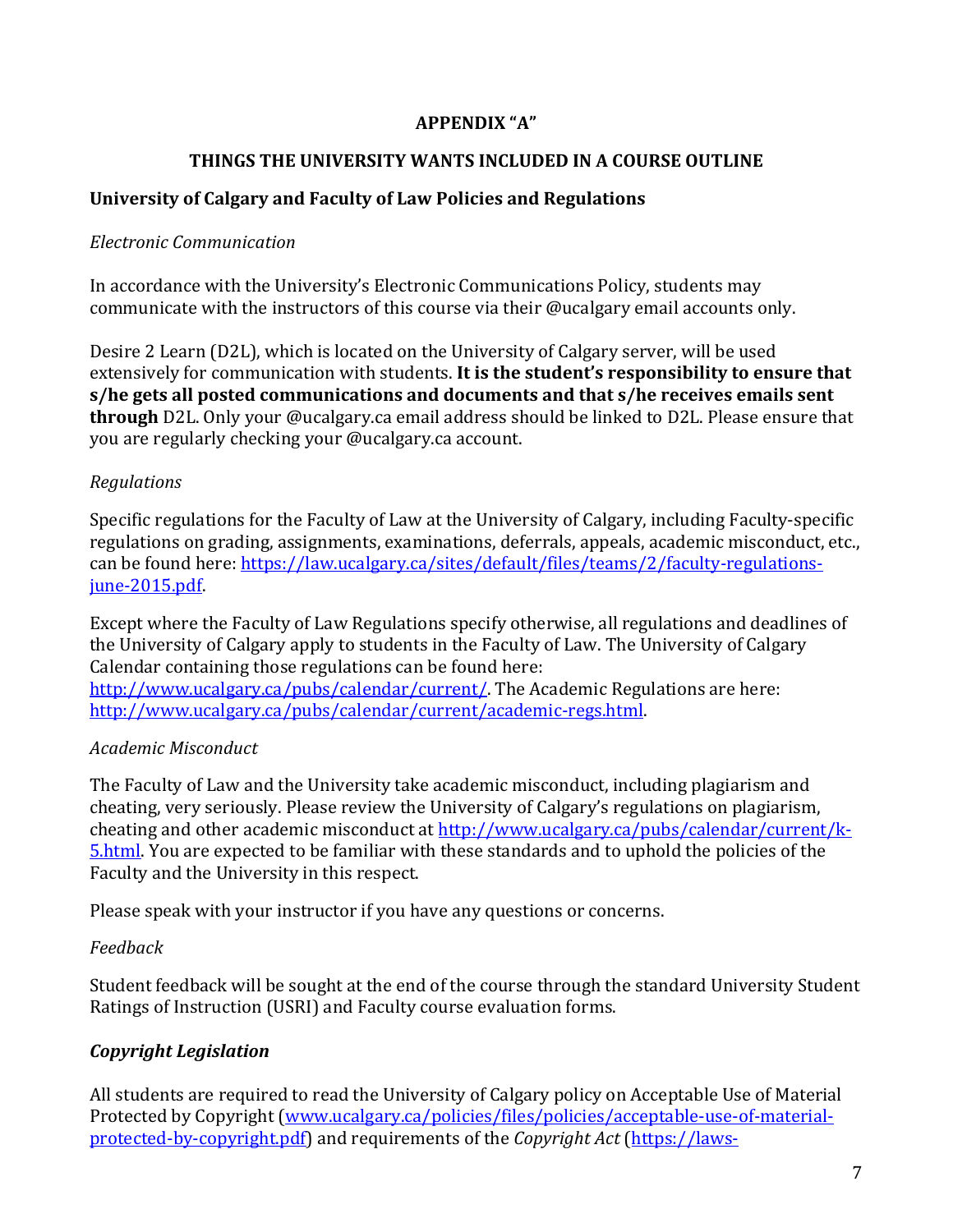[lois.justice.gc.ca/eng/acts/C-42/index.html\)](https://laws-lois.justice.gc.ca/eng/acts/C-42/index.html) to ensure they are aware of the consequences of unauthorised sharing of course materials (including instructor notes, electronic versions of textbooks etc.). Students who use materialprotected by copyright in violation of this policy may be disciplined under the Non-Academic Misconduct Policy.

## *Instructor Intellectual Property*

Course materials created by instructors (including presentations and posted notes, labs, case studies, assignments and exams) remain the intellectual property of the instructor. These materials may NOT be reproduced, redistributed or copied without the explicit consent of the instructor. The posting of course materials to third party websites such as note-sharing sites without permission is prohibited. Sharing of extracts of these course materials with other students enrolled in the course at the same time may be allowed under fair dealing.

## *Religious/Spiritual Observance*

The University of Calgary recognizes and respects the diversity of its members, including diversity of religious faiths and observances. It is understood that some students may not be able to attend classes, write tests or write final examinations on days of observance. Please note that to arrange an alternative date or time for a final exam on this basis, students must submit an application accompanied by written evidence to the Assistant Dean of Student Services at [agallode@ucalgary.ca](mailto:agallode@ucalgary.ca) prior to the date of the examination. The regulations on exam deferral for religious observance may be found in the Regulations of the Faculty of Law at para. 8(a)(i): [https://law.ucalgary.ca/sites/default/files/teams/2/faculty-regulations-june-2015.pdf.](https://law.ucalgary.ca/sites/default/files/teams/2/faculty-regulations-june-2015.pdf) The general University of Calgary policy on Religious/Spiritual Observance is available here: [http://www.ucalgary.ca/pubs/calendar/current/e-4.html.](http://www.ucalgary.ca/pubs/calendar/current/e-4.html)

## *Accessibility Services*

The University of Calgary has a range of resources available to facilitate an accessible learning environment for students with disabilities including chronic health issues, physical, mental, psychiatric and learning disabilities, and impairments of a temporary nature due to accident, illness or injury. Students with a disability or medical condition requiring accommodation in the classroom or in the examination or evaluation process must communicate this need to Student Accessibility Services as early as possible in accordance with the Procedure for Accommodations for Students with Disabilities. See [https://www.ucalgary.ca/pubs/calendar/current/b-1.html.](https://www.ucalgary.ca/pubs/calendar/current/b-1.html)

Student Accessibility Services will work with students and administrators at the Faculty of Law to implement the required accommodations and supports. All requests for accommodation will be kept confidential. Please note that documentation of a disability is a requirement for accommodation. The Student Accessibility Services website is here: [http://www.ucalgary.ca/access/.](http://www.ucalgary.ca/access/)

It is the student's responsibility to request academic accommodations according to the University policies and procedures, which can be found here: [https://www.ucalgary.ca/policies/files/policies/student-accommodation-policy.pdf.](https://www.ucalgary.ca/policies/files/policies/student-accommodation-policy.pdf)

Students needing an accommodation in relation to their coursework or to fulfil requirements for a graduate degree, based on a protected ground other than a disability, should communicate this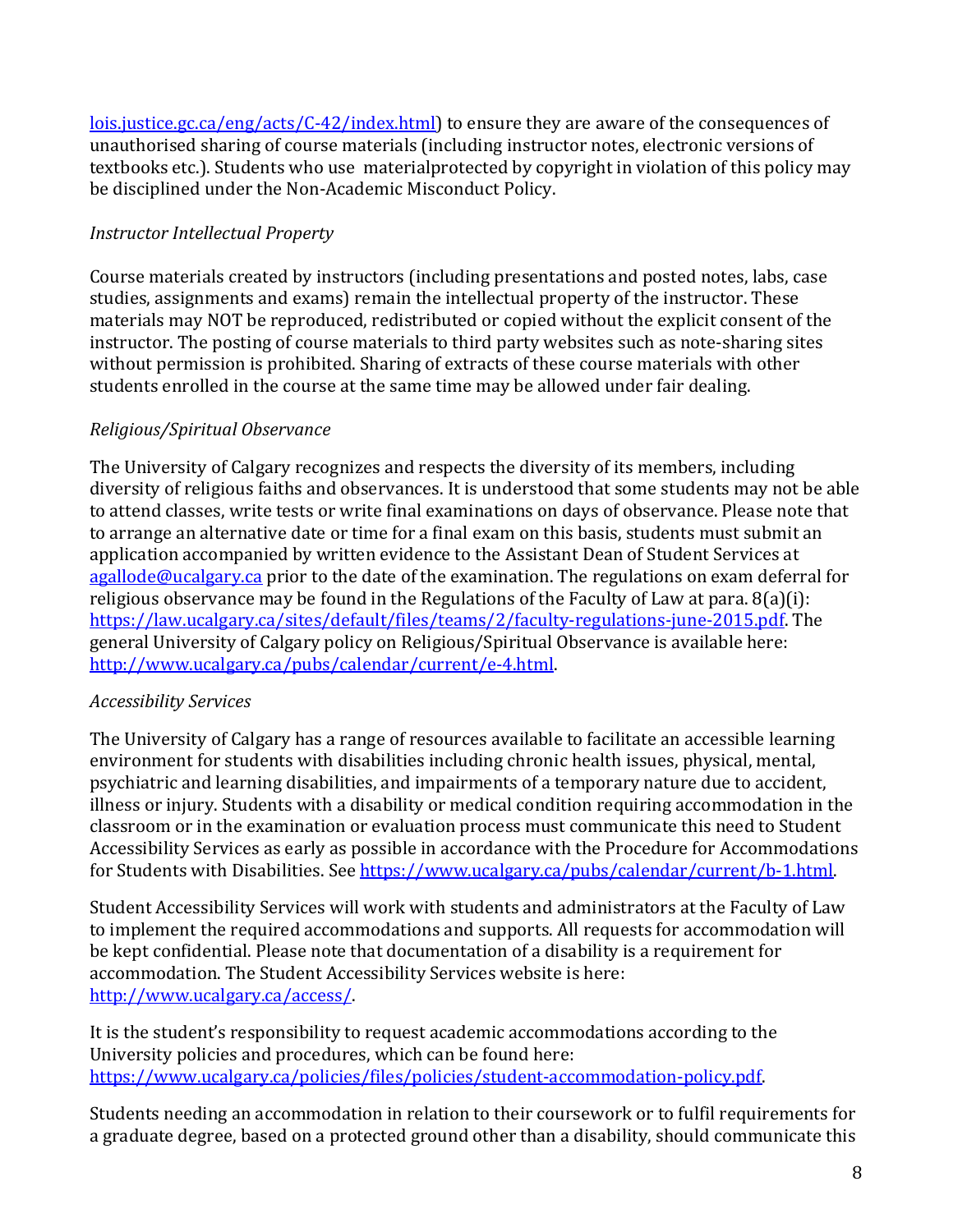need, preferably in writing, as early as possible, to their Instructor or to the Assistant Dean of Student Services, Angela Gallo-Dewar a[t agallode@ucalgary.ca.](mailto:agallode@ucalgary.ca)

# *Wellness and Mental Health Resources*

The University of Calgary recognizes the pivotal role that mental health plays in physical health, social connectedness and academic success, and aspires to create a caring and supportive campus community where individuals can freely talk about mental health and receive support when needed. We encourage you to explore the excellent mental health resources available throughout the university community, such as counselling, self-help resources, peer support or skills-building available through Student Wellness Services (Room 370, MacEwan Student Centre, [https://www.ucalgary.ca/wellness-services\)](https://www.ucalgary.ca/wellness-services) and the Campus Mental Health Strategy [\(http://www.ucalgary.ca/mentalhealth/\)](http://www.ucalgary.ca/mentalhealth/).

## *Freedom of Information and Privacy*

The University of Calgary complies with the requirements of the *Freedom of Information and Privacy Act*. The University's policy on the sharing of student information with third parties can be found here: [http://www.ucalgary.ca/legalservices/files/legalservices/pg-pi-of-students-to-](http://www.ucalgary.ca/legalservices/files/legalservices/pg-pi-of-students-to-3rd-parties.pdf)[3rd-parties.pdf.](http://www.ucalgary.ca/legalservices/files/legalservices/pg-pi-of-students-to-3rd-parties.pdf) The University's policy on the sharing of student information with the subject can be found here: [http://www.ucalgary.ca/legalservices/files/legalservices/pg-pi-of-student](http://www.ucalgary.ca/legalservices/files/legalservices/pg-pi-of-student-to-subject.pdf)[to-subject.pdf.](http://www.ucalgary.ca/legalservices/files/legalservices/pg-pi-of-student-to-subject.pdf)

## *Student Success*

The Student Success Centre provides services and programs to ensure students can make the most of their time at the University of Calgary. Our advisors, learning support staff, and writing support staff assist students in enhancing their skills and achieving their academic goals. They provide tailored learning support and advising programs, as well as one-on-one services, free of charge to all undergraduate and graduate students. For more information visit: <https://www.ucalgary.ca/student-services/student-success>

## *Student Ombuds Office*

The Student Ombuds Office supports and provides a safe, neutral space for students. For more information, please visit [www.ucalgary.ca/ombuds/](http://www.ucalgary.ca/ombuds/) or email [ombuds@ucalgary.ca](mailto:ombuds@ucalgary.ca)

## *Student Union (SU) Information*

The SU Vice-President Academic can be reached at (403) 220-3911 or [suvpaca@ucalgary.ca.](mailto:suvpaca@ucalgary.ca) Information about the SU, including elected Faculty Representatives, can be found here: [https://www.su.ucalgary.ca](https://www.su.ucalgary.ca/)

The Law representative on the University Student Union can be contacted via e-mail at [lawrep@su.ucalgary.ca.](mailto:lawrep@su.ucalgary.ca)

## *Graduate Students' Association (GSA) Information*

The GSA Vice-President Academic can be reached at (403) 220-5997 or [gsa.vpa@ucalgary.ca.](mailto:gsa.vpa@ucalgary.ca) Information about the GSA can be found here: [https://gsa.ucalgary.ca](https://gsa.ucalgary.ca/)